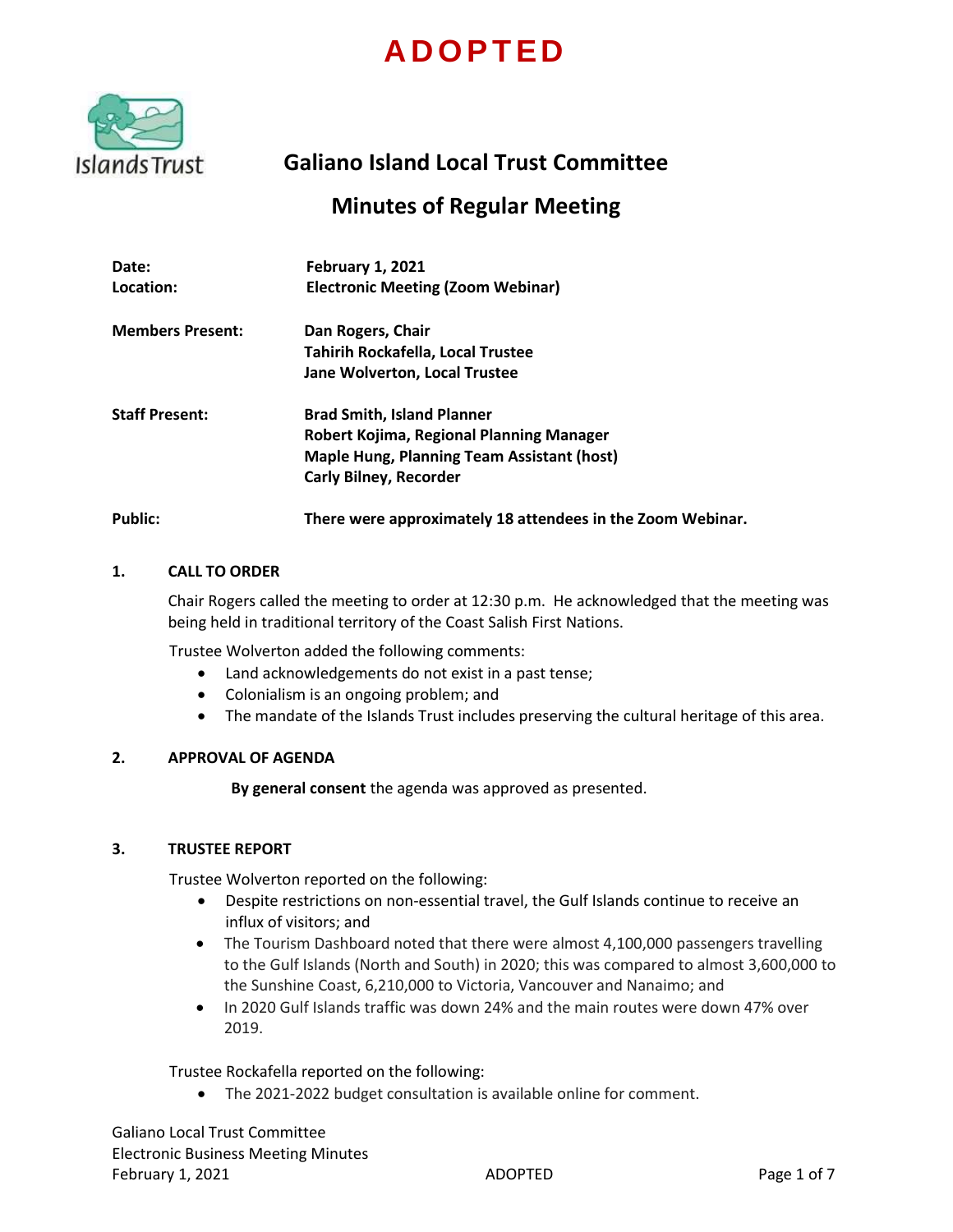## **4. CHAIR'S REPORT**

Chair Rogers reported on the following:

- Development of the Trust Policy Statement continues, led by the Trust Programs Committee;
- Residents are encouraged to comment on the proposed Islands Trust budget; and
- Islands Trust's Speaker Series webinars for 2021 will focus on indigenous perspectives.

## **5. TOWN HALL AND QUESTIONS**

Town hall was held and the following comments were made:

- Derelict cars, water tanks, stoves and other discarded metal are typically left on private properties where owners are rarely on the island and would be likely to do little about the matter without strong incentive; and
- A resident of Mayne Island has expressed interest in removing derelict vehicles for free and the CRD liaison will follow up.

## **6. COMMUNITY INFORMATION MEETING**

## **6.1 Galiano Island Local Trust Committee Proposed Bylaw No. 275**

Planner Smith reviewed proposed bylaw No. 275.

## **7. PUBLIC HEARING**

## **7.1 Galiano Island Local Trust Committee Bylaw No. 275 - STVR Project**

Public Hearing Binder under separate cover.

## **8. MINUTES**

## **8.1 Local Trust Committee Minutes Dated November 28, 2020 & December 7, 2020 (for Adoption)**

**By general consent** the Local Trust Committee meeting minutes of November 28, 2020 were adopted.

Discussion was held regarding the Local Trust Committee (LTC) December 7, 2020 minutes that state, "No red and blue listed species have been identified on the proposed affordable housing site, according to data available to staff."

It was noted that the environmental assessment for the affordable housing proposal (GL-RZ-2019.1) has been recently received by staff and the matter will be clarified.

> **By general consent** the Local Trust Committee meeting minutes of December 7, 2020 were adopted.

## **8.2 Section 26 Resolutions Without Meeting Report**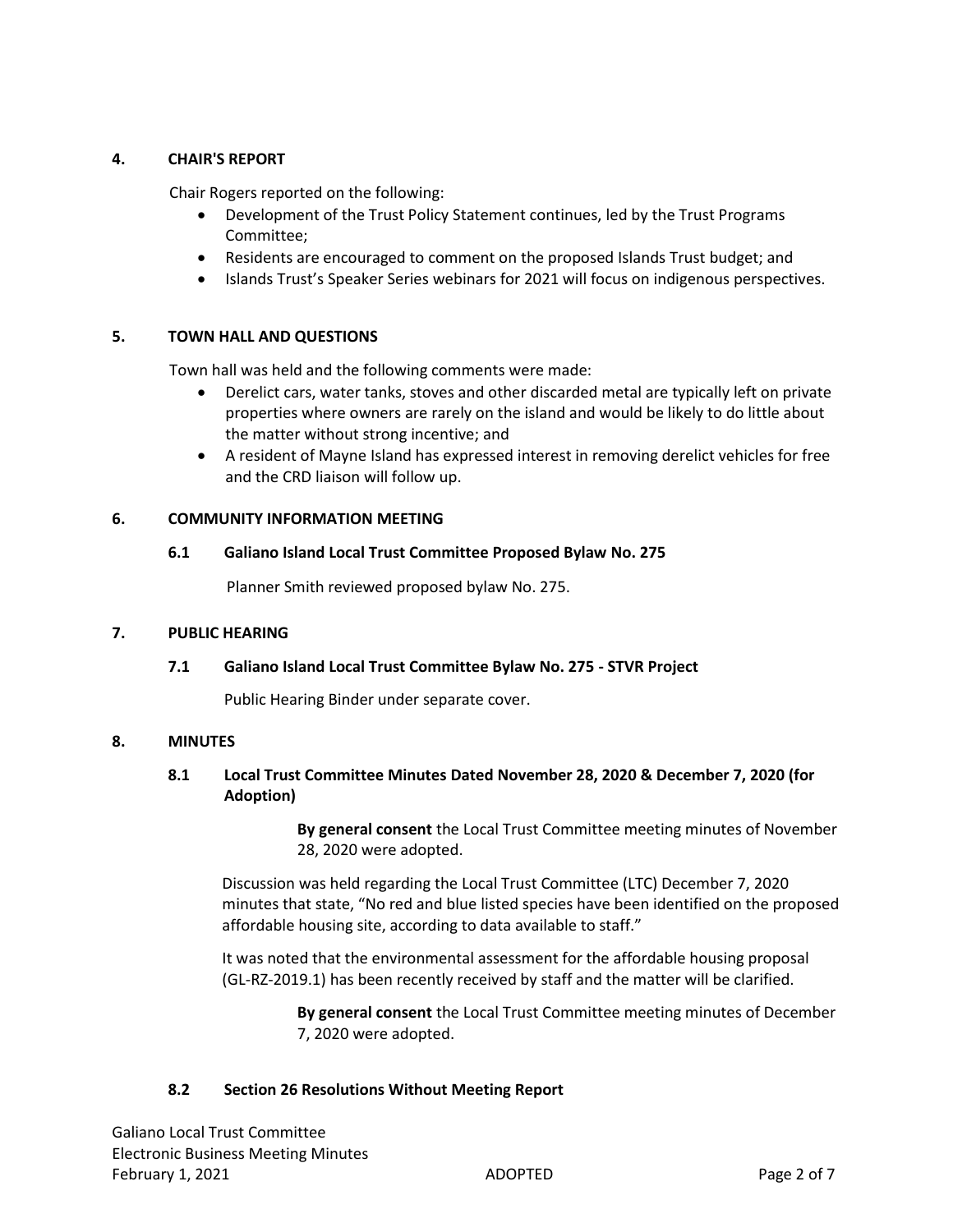None

## **8.3 Advisory Planning Commission Minutes Dated December 11, 2019, October 1 & November 26, 2020, January 7, 2021 (for Receipt)**

Received for information.

## **9. BUSINESS ARISING FROM MINUTES**

## **9.1 Follow-up Action List Dated January 2021**

Received for information.

## **10. DELEGATIONS**

None

## **11. CORRESPONDENCE**

*Correspondence received concerning current applications or projects is posted to the LTC webpage*

## **12. MEETING BREAK - COMMUNITY UPDATE**

Item 12, Meeting Break - Community Update, was moved to follow Item 13.

## **13. APPLICATIONS AND REFERRALS**

## **13.1 GL-RZ-2020.1 (King) Preliminary Staff Report**

Planner Smith reviewed the staff report related to GL-RZ-2020.1 (King) as included in the package.

Discussion was held and the following comments were made:

- There is potential for a bike network and public trail through the property, though no specific route has been identified;
- As the property is a managed forest under the Private Managed Forest Land Program, the LTC is limited in what bylaws may be applied to the property if they affect forestry;
- There is opportunity to potentially use covenants to achieve the goals of the existing Development Permit Areas on the property;
- There is an existing easement for Porlier Pass Road (a Section 42 Road that was never dedicated), and full width dedication of the road is one of the issues for consideration as a condition of rezoning; and
- The owners have potential to build three dwellings on the property, and/or take steps to subdivide the property into up to 3 parcels.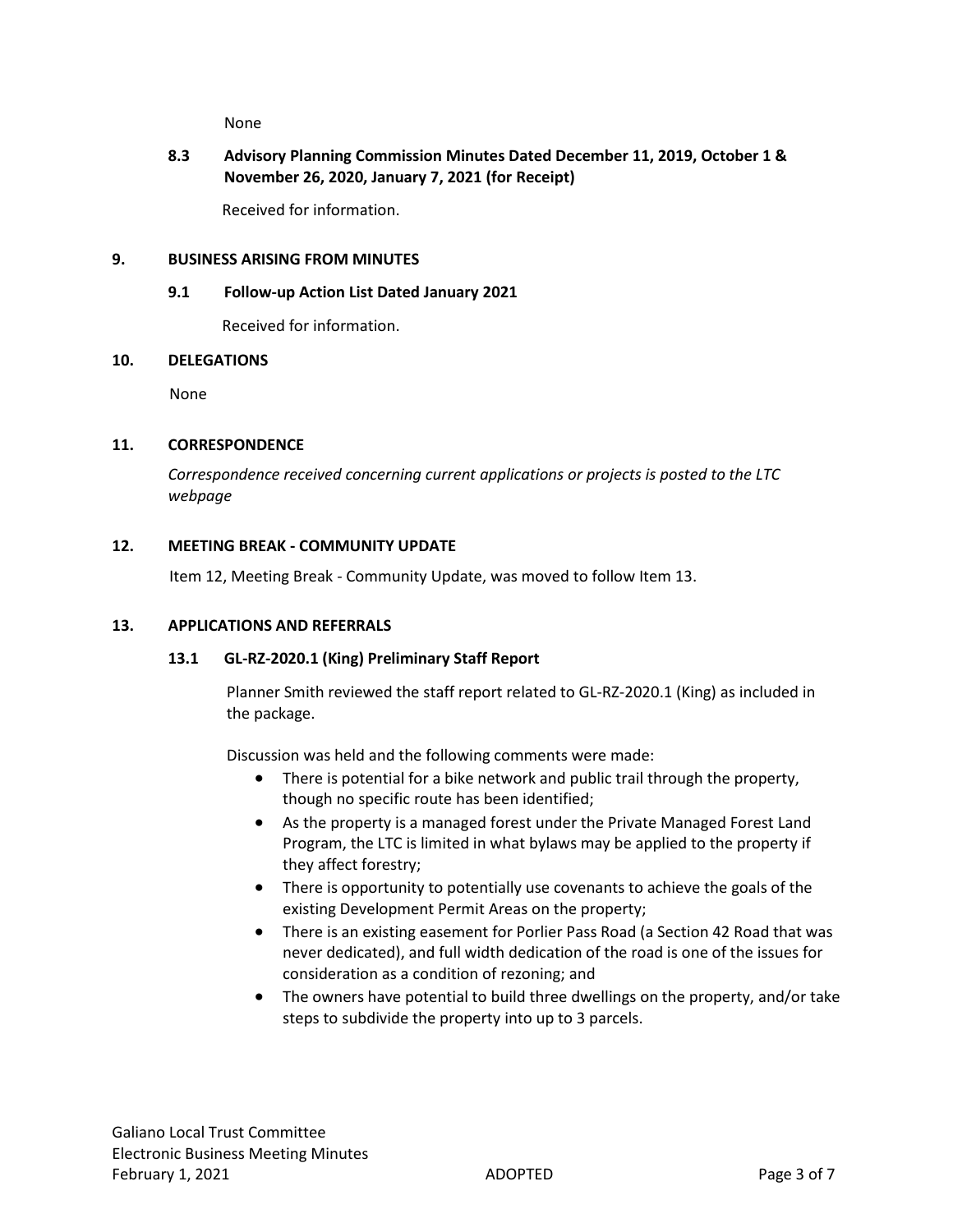## **GL-2021-001**

## **It was Moved and Seconded,**

that the Galiano Island Local Trust Committee direct staff to proceed with application GL-RZ-2020.1 (King) and to prepare a draft bylaw.

## **CARRIED**

A break was called at 2:35 p.m. followed by a Community Update.

The meeting reconvened at 3:00 p.m.

## **14. LOCAL TRUST COMMITTEE PROJECTS**

#### **14.1 STVR Review - Post Public Hearing - Staff Report**

The following comments were made by LTC members:

- There is a wide variety of opinions on this issue within the community;
- There is clearly no consensus on this issue on Galiano, as in other communities;
- This bylaw strikes a fair balance between the range of sentiments expressed by community members;
- Other jurisdictions have arrived at a wide range of solutions and processes;
- Each community is working towards the equilibrium with which it feels comfortable;
- Longer term rentals (greater than 30 days) enable visitors to become more involved in the community;
- Research is beginning to show that when STVR use is restricted properties begin to open for long-term use;
- It is likely that a number of property owners who operate STVR will not rent out their space to long-term tenants; and
- Some additional housing stock may be made available to islanders.

## **GL-2021-002**

## **It was Moved and Seconded,**

that the Galiano Island Local Trust Committee proposed Bylaw No. 275, cited as "Galiano Island Official Community Plan Bylaw No. 108, 1995, Amendment No. 1", be read a third time.

#### **CARRIED**

## **GL-2021-003**

## **It was Moved and Seconded,**

that the Galiano Island Local Trust Committee proposed Bylaw No. 275 be forwarded to the Secretary of the Islands Trust for Executive Committee Approval.

#### **CARRIED**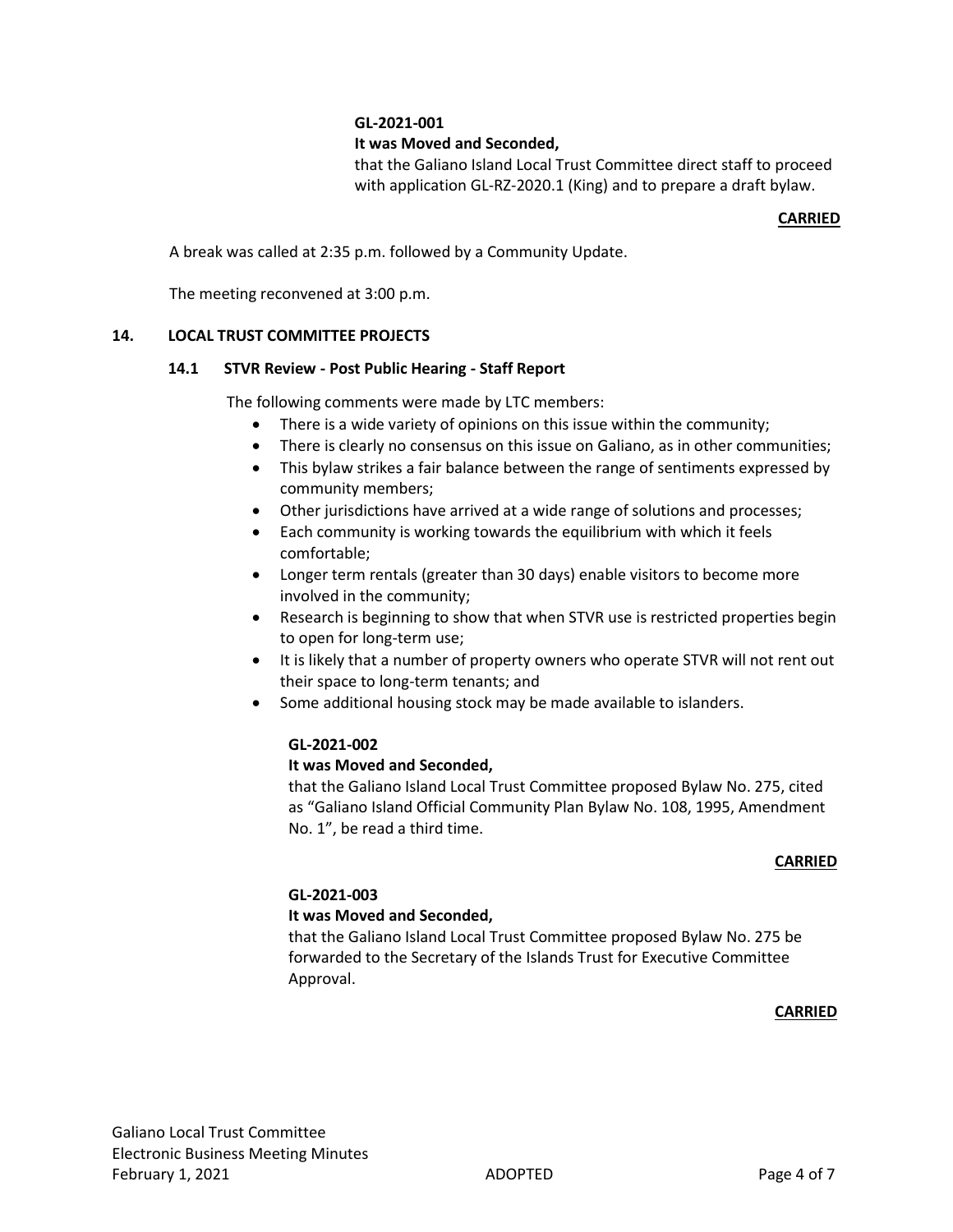## **GL-2021-004**

## **It was Moved and Seconded,**

that the Galiano Island Local Trust Committee proposed Bylaw No. 275 be forwarded to the Minister of Municipal Affairs for approval.

## **CARRIED**

## **14.2 Groundwater Sustainability Project**

RPM Kojima described information related to the draft project charter for the implementation phase of the Groundwater Sustainability Project, as included in the package.

Chair Rogers introduced Planner Narissa Chadwick who commented on the development of a freshwater sustainability strategy and related implementation projects.

#### **GL-2021-005**

## **It was Moved and Seconded,**

that the Galiano Island Local Trust Committee approve the project charter for the implementation phase of the Groundwater Sustainability Project.

 **CARRIED**

#### **15. REPORTS**

## **15.1 Work Program Reports**

## 15.1.1 Top Priorities Report Dated January 2021

Discussion was held about priorities identified over the past twelve months.

## **GL-2021-006**

## **It was Moved and Seconded,**

that the Advisory Planning Commission Report on affordable housing be brought to the Local Trust Committee agenda in March for consideration of Top Priorities.

#### **CARRIED**

## 15.1.2 Projects List Report Dated January 2021

Received for information.

## **15.2 Applications Report Dated January 2021**

Planner Smith reviewed the Applications Report and made the following comments:

- The applicant for GL-RZ-2019.2 (Gauvreau) continues to work towards securing potable water supply; and
- Applicants for GL-RZ-2005.2 (Romagnoli-Smith) are engaged with the Galiano Conservancy Association regarding establishment of a covenant.

## **15.3 Trustee and Local Expense Report Dated October 2020**

Galiano Local Trust Committee Electronic Business Meeting Minutes February 1, 2021 **Page 5 of 7** ADOPTED **Page 5 of 7**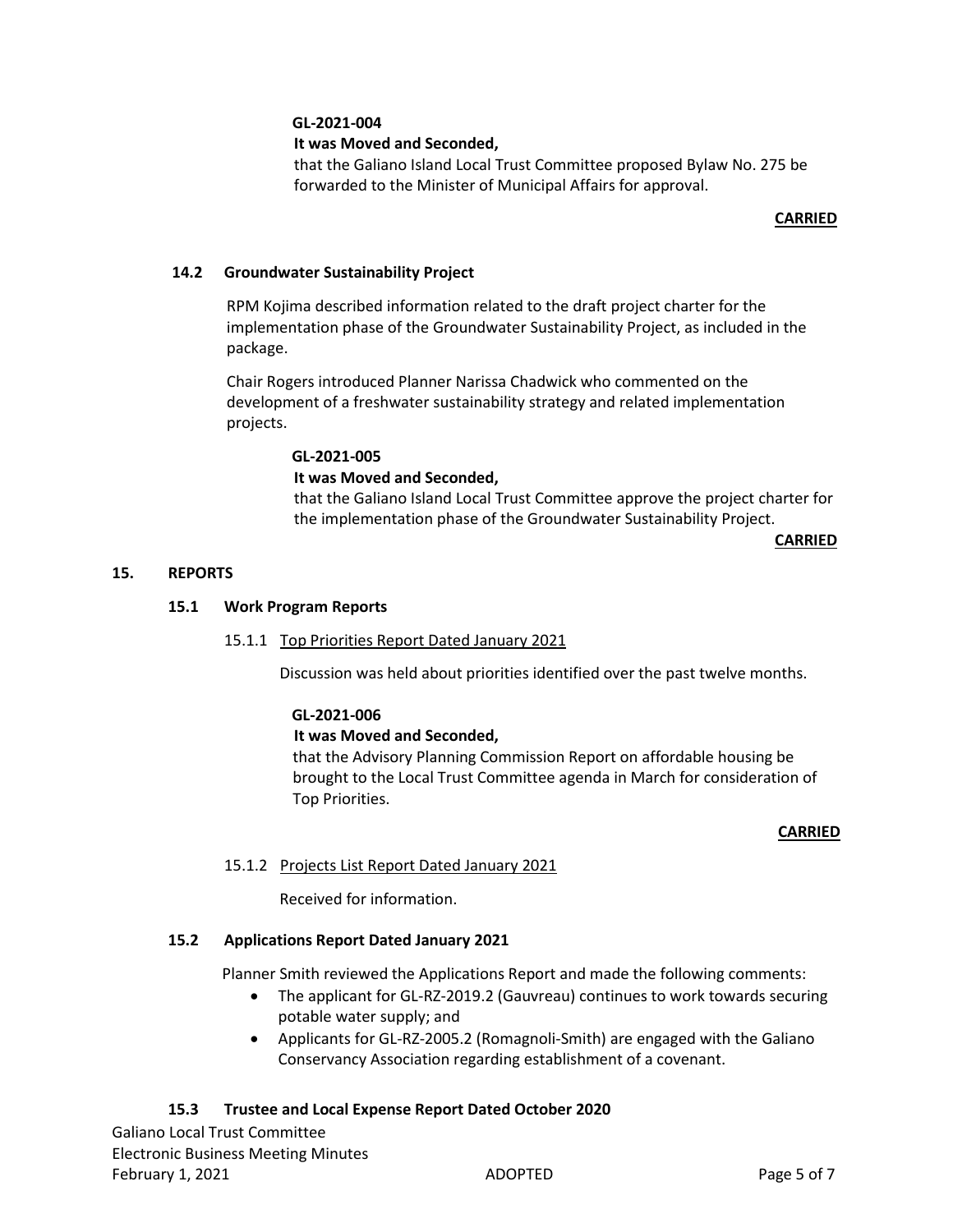Discussion was held about how the LTC budget might be adjusted to more accurately reflect spending.

## **15.4 Adopted Policies and Standing Resolutions**

It was noted that the annual letter to First Nations from all Southern Local Trust Committees is being drafted.

## **15.5 Local Trust Committee Webpage**

None

## **15.6 Islands Trust Conservancy Report - November 24, 2020**

None

## **16. NEW BUSINESS**

## **16.1 Salt Spring Island STVR – Letter**

Trustee Wolverton agreed to attend discussions related to STVRs with the Southern Gulf Island Local Trust Committees.

## **16.2 APC Members Update - Expression of Interest – Update**

Planner Smith noted that an expression of interest has been distributed to fill the vacant APC position.

## **16.3 APC Referral - Communication Strategies for LTC Outputs**

Discussion was held about communication strategies for LTC outputs and the following comments were made:

- The LTC has received several important reports relating to climate and the environment;
- The current pandemic restricts the ability of community members to come together in person to discuss reports;
- The LTC might seek recommendations from the APC as to how best to engage Galiano residents in reviewing and discussing these reports;
- While communication with community members is encouraged, hesitation was expressed in giving the APC more work than it currently has; and
- The LTC considered asking the APC to provide guidance on what LTC priorities should be going forward.

## **17. UPCOMING MEETINGS**

## **17.1 Next Regular Meeting Scheduled for March 1st, 2021 - Location: Zoom**

## **18. TOWN HALL**

None